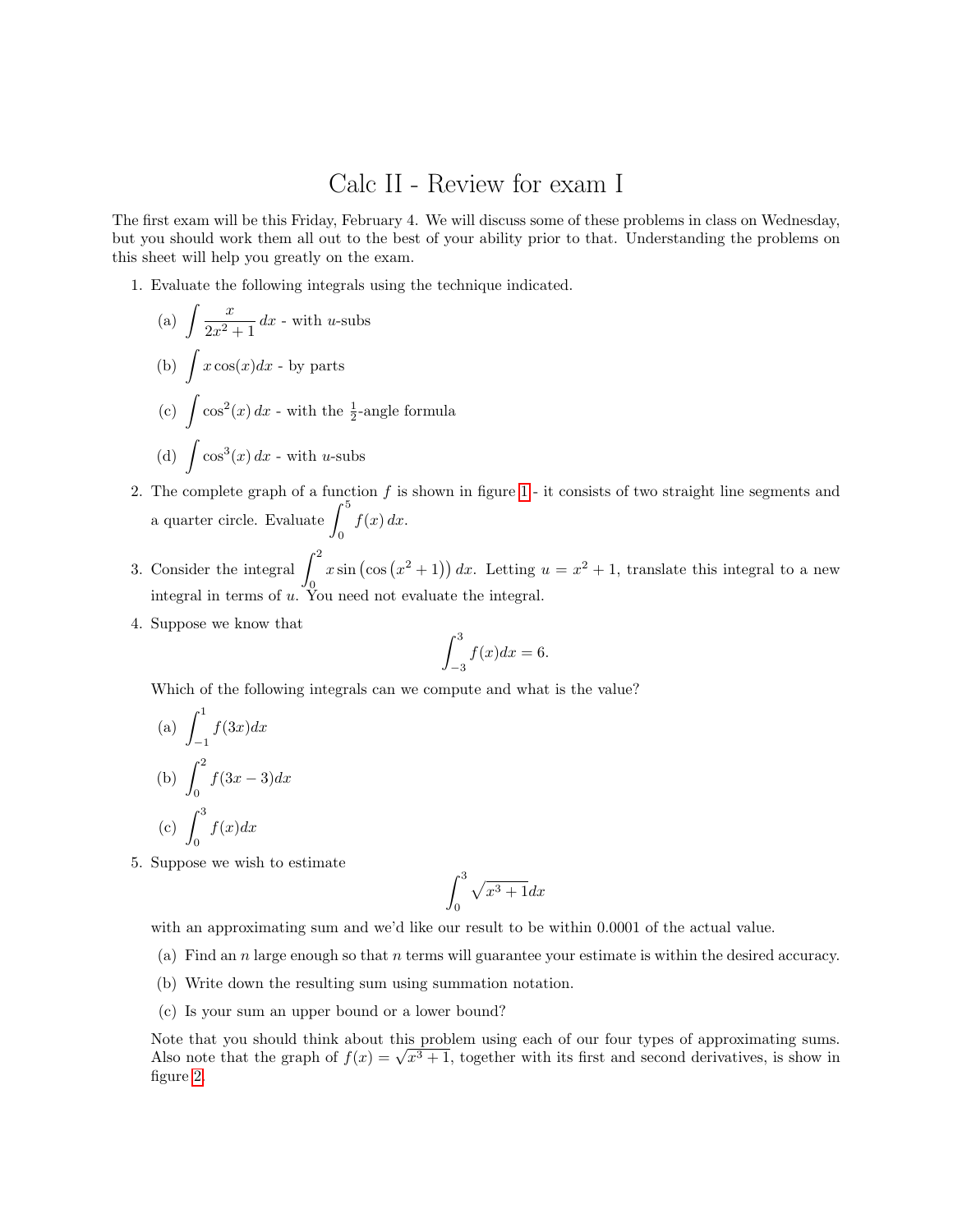6. Evaluate the following integrals using any technique that you see fit.

(a) 
$$
\int_0^2 \sqrt{4 - x^2} \, dx
$$
  
\n(b)  $\int x\sqrt{4 - x^2} \, dx$   
\n(c)  $\int_{-\pi}^{\pi} \frac{\sin^3(x)}{\cos^5(x)} \, dx$   
\n(d)  $\int_0^{2\pi} \cos^2(x) \sin^2(x) \, dx$   
\n(e)  $\int \frac{1}{x^2\sqrt{4 - x^2}} \, dx$ 

7. Evaluate the following improper integrals, or state why they diverge.

(a) 
$$
\int_0^\infty e^{-2x} dx
$$
  
\n(b) 
$$
\int_1^\infty \frac{\ln(x)}{x} dx
$$
  
\n(c) 
$$
\int_1^\infty \frac{1}{x^3} dx
$$

8. Write down a complete sentence proving that the improper integral  $\int_{-\infty}^{\infty}$  $e^{-x^2}dx$  converges.

1

*Note*: You may assume that  $\int_{0}^{\infty}$ 1  $e^{-x}dx$  converges.